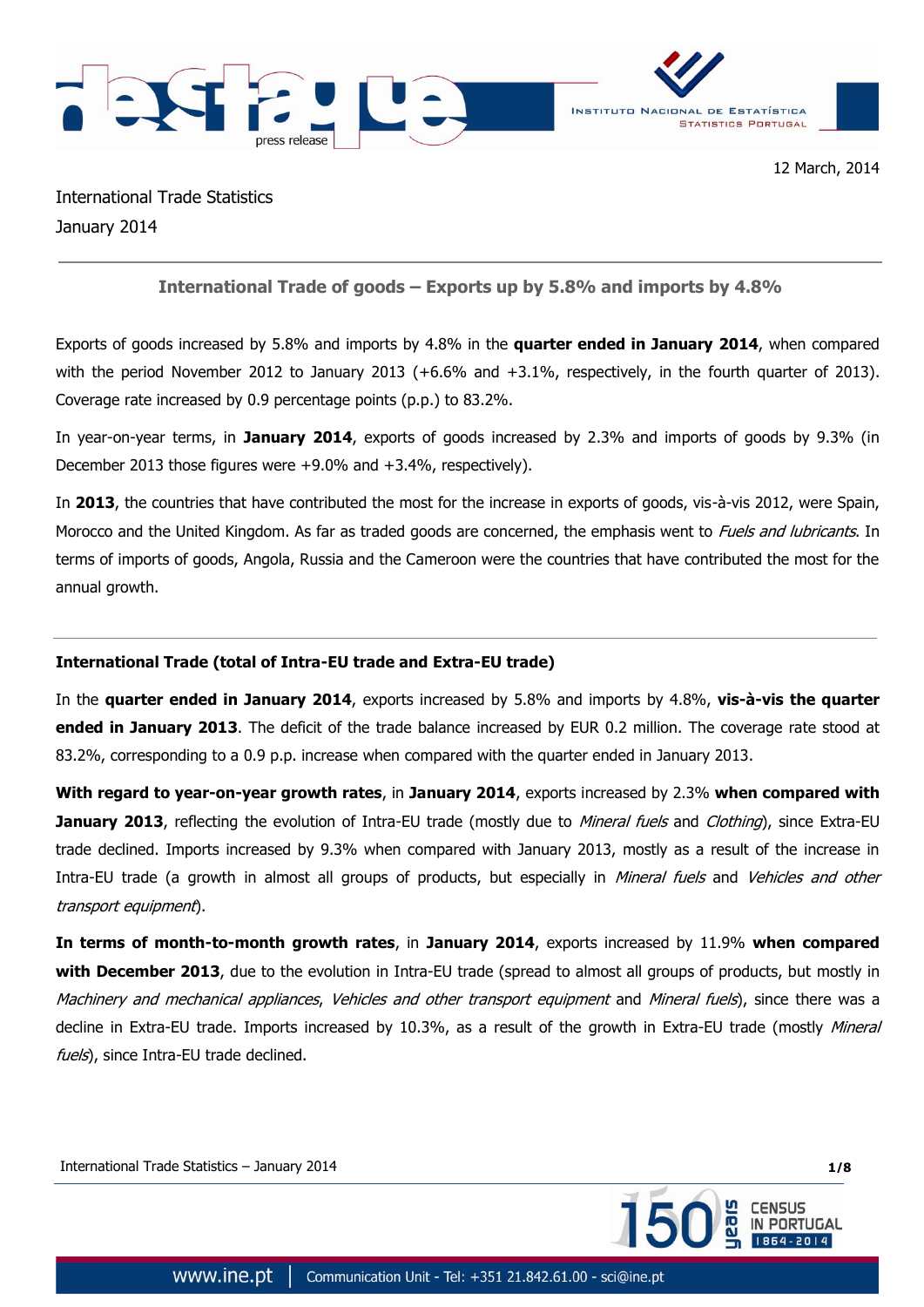



| PRELIMINARY GLOBAL DATA        |                  |                                   |               |  |  |  |  |
|--------------------------------|------------------|-----------------------------------|---------------|--|--|--|--|
| <b>GLOBAL DATA</b>             | <b>€ Million</b> | <b>GROWTH</b><br><b>RATE</b>      |               |  |  |  |  |
|                                |                  | NOV 12 to JAN 13 NOV 13 to JAN 14 | $\frac{0}{0}$ |  |  |  |  |
| <b>INTERNATIONAL</b>           |                  |                                   |               |  |  |  |  |
| Exports (FOB)                  | 11 021.1         | 11 664.5                          | 5.8           |  |  |  |  |
| Imports (CIF)                  | 13 383.4         | 14 027.0                          | 4.8           |  |  |  |  |
| <b>Trade Balance</b>           | $-2,362.3$       | $-2,362.5$                        |               |  |  |  |  |
| Coverage rate (%)              | 82.3             | 83.2                              |               |  |  |  |  |
| <b>INTRA-EU</b>                |                  |                                   |               |  |  |  |  |
| Exports (FOB)                  | 7 805.4          | 8 2 6 7 . 8                       | 5.9           |  |  |  |  |
| Imports (CIF)                  | 9 7 5 7 .1       | 10 577.5                          | 8.4           |  |  |  |  |
| <b>Trade Balance</b>           | $-1951.7$        | $-2309.7$                         |               |  |  |  |  |
| Coverage rate (%)              | 80.0             | 78.2                              |               |  |  |  |  |
| <b>EURO ZONE</b>               |                  |                                   |               |  |  |  |  |
| Exports (FOB)                  | 6 5 6 6 .9       | 6 977.3                           | 6.2           |  |  |  |  |
| Imports (CIF)                  | 8 8 6 9.5        | 9 589.7                           | 8.1           |  |  |  |  |
| <b>Trade Balance</b>           | $-2,302.6$       | $-2612.4$                         |               |  |  |  |  |
| Coverage rate (%)              | 74.0             | 72.8                              |               |  |  |  |  |
| <b>EXTRA-EU</b>                |                  |                                   |               |  |  |  |  |
| Exports (FOB)                  | 3 2 1 5 . 7      | 3 3 9 6.7                         | 5.6           |  |  |  |  |
| Imports (CIF)                  | 3 626.3          | 3 4 4 9.5                         | $-4.9$        |  |  |  |  |
| <b>Trade Balance</b>           | $-410.6$         | $-52.8$                           |               |  |  |  |  |
| Coverage rate (%)              | 88.7             | 98.5                              |               |  |  |  |  |
| EXCLUDING FUELS AND LUBRICANTS |                  |                                   |               |  |  |  |  |
| Exports (FOB)                  | 2 764.3          | 2 843.5                           | 2.9           |  |  |  |  |
| Imports (CIF)                  | 1682.7           | 1 720.0                           | 2.2           |  |  |  |  |
| <b>Trade Balance</b>           | 1 081.6          | 1 1 2 3 . 6                       |               |  |  |  |  |
| Coverage rate (%)              | 164.3            | 165.3                             |               |  |  |  |  |

### **Intra-EU trade**

In the **quarter ended in January 2014**, exports increased by 5.9% and imports by 8.4%, **vis-à-vis the quarter ended in January 2013**, corresponding to a deficit of EUR 2 309.7 million and to a 78.2% coverage rate.

In **January 2014**, Intra-EU exports increased by 3.9% **vis-à-vis January 2013**, mainly reflecting the evolution of Mineral fuels (namely Petroleum oils and oils obtained from bituminous minerals (excl. crude) and Electrical energy) and Clothing. Intra-EU imports grew by 9.3%, a result of increases in almost all groups of products, but particularly in Mineral fuels (mostly Petroleum oils and oils obtained from bituminous minerals (excl. crude) and Petroleum oils and oils obtained from bituminous minerals, crude) and Vehicles and other transport equipment (especially Passenger motor cars).

In **January 2014**, Intra-EU exports increased by 19.9% **vis-à-vis December 2013**, reflecting the evolution spread to almost all groups of products, but more so in Machinery and mechanical appliances, Vehicles and other transport equipment (essentially Parts and accessories for motor vehicles) and Mineral fuels (namely Petroleum oils and oils obtained from bituminous minerals (excl. crude) and Electrical energy). Imports decreased by 1.4%, mostly resulting from Machinery and mechanical appliances.

International Trade Statistics – January 2014 **2/8**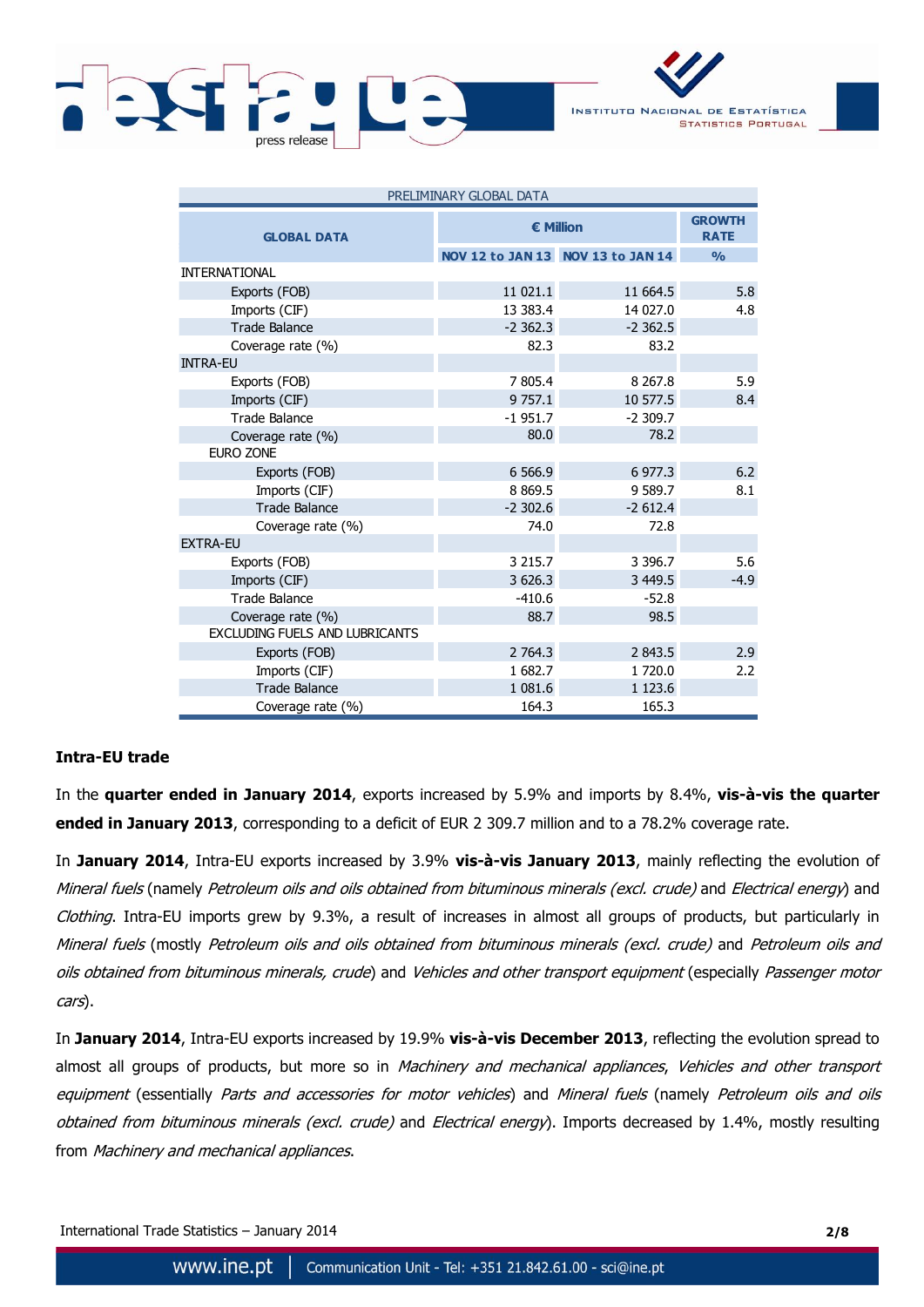



### **Extra-EU trade**

In the **quarter ended in January 2014**, **when compared with the quarter ended in January 2013**, exports increased by 5.6% and imports decreased by 4.9%, which corresponded to a deficit of EUR 52.8 million and a coverage rate of 98.5%.

With the exclusion of Fuels and lubricants, Extra-EU exports increased by 2.9% and imports by 2.2%, when compared with the period November 2012 to January 2013. Trade balance, excluding these types of products, accounted for a EUR 1 123.6 million surplus, corresponding to a coverage rate of 165.3%.

In **January 2014**, exports to Third Countries decreased by 2.0% **in comparison with January 2013**, mostly as a result of the decline registered in Base metals (namely Bars and rods, of iron or non-alloy steel and Bars and rods, hotrolled, in irregularly wound coils of iron or non-alloy steel), Food products (mainly Beer made from malt and Wine of fresh grapes) and Mineral fuels (mainly Light oils and preparations, of petroleum or bituminous minerals). Extra-UE imports increased by 9.1% essentially due to Mineral fuels (mostly Petroleum oils and oils obtained from bituminous minerals, crude) and Vehicles and other transport equipment (namely Aeroplanes and other powered aircraft).

In **January 2014**, Extra-EU exports decreased by 5.4% **vis-à-vis December 2013**, mostly due to the evolution of Machinery and mechanical appliances, Chemical products (mainly Medicaments and Terephthalic acid and its salts) and Cellulose pulp and paper (namely Uncoated paper and paperboard). Extra-EU imports increased by 55.0%, essentially due to Mineral fuels (mainly Petroleum oils and oils obtained from bituminous minerals, crude). It should be remember that in the previous month the bad weather conditions experienced affected the normal working schedule of the port terminals.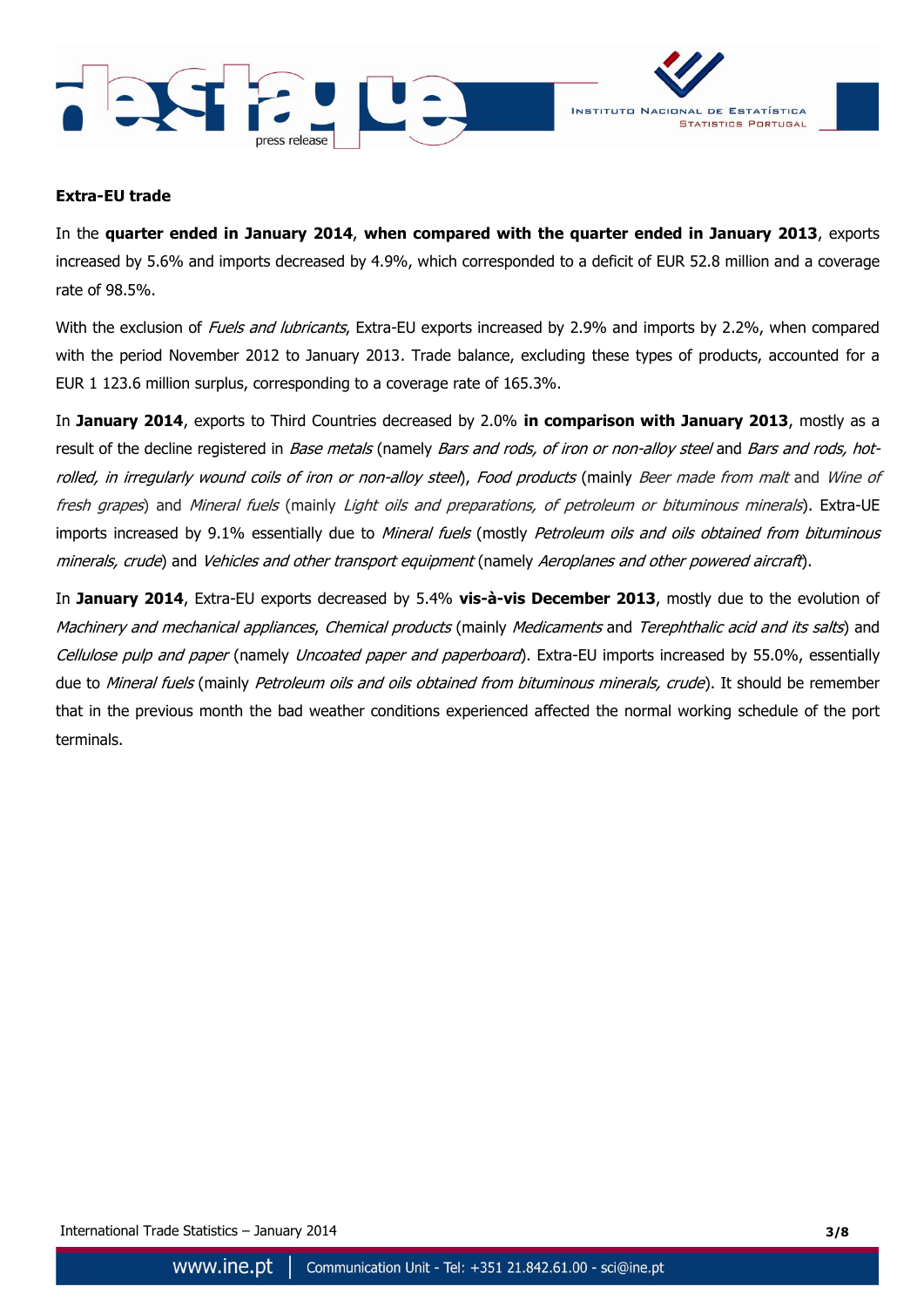

| PRELIMINARY MONTHLY DATA - EXPORTS |                      |         |                                     |                           |                    |      |                                     |                           |                    |         |                    |                           |
|------------------------------------|----------------------|---------|-------------------------------------|---------------------------|--------------------|------|-------------------------------------|---------------------------|--------------------|---------|--------------------|---------------------------|
|                                    | <b>INTERNATIONAL</b> |         |                                     | <b>INTRA-EU</b>           |                    |      |                                     | <b>EXTRA-EU</b>           |                    |         |                    |                           |
|                                    | $\epsilon$ Million   |         | <b>GROWTH RATE</b><br>$\frac{0}{0}$ |                           | $\epsilon$ Million |      | <b>GROWTH RATE</b><br>$\frac{0}{0}$ |                           | $\epsilon$ Million |         | <b>GROWTH RATE</b> |                           |
| <b>MONTH</b>                       |                      |         |                                     |                           |                    |      |                                     |                           |                    |         | $\frac{O}{O}$      |                           |
|                                    | 2013                 | 2014    | Year-on-<br>year                    | <b>Month-to-</b><br>month | 2013               | 2014 | Year-on-<br>year                    | <b>Month-to-</b><br>month | 2013               | 2014    | Year-on-<br>year   | <b>Month-to-</b><br>month |
| <b>TOTAL</b>                       | 47 369               | 3950    |                                     |                           | 33 279             | 2893 |                                     |                           | 14 090             | 1057    |                    |                           |
| <b>JANUARY</b>                     | 3863                 | 3 9 5 0 | 2.3                                 | 11.9                      | 2 7 8 5            | 2893 | 3.9                                 | 19.9                      | 1 0 7 8            | 1 0 5 7 | $-2.0$             | $-5.4$                    |
| <b>FEBRUARY</b>                    | 3677                 |         |                                     |                           | 2 6 6 8            |      |                                     |                           | 1 0 1 0            |         |                    |                           |
| <b>MARCH</b>                       | 4 0 0 2              |         |                                     |                           | 2 8 1 4            |      |                                     |                           | 1 1 8 8            |         |                    |                           |
| <b>APRIL</b>                       | 4 0 8 5              |         |                                     |                           | 2837               |      |                                     |                           | 1 2 4 9            |         |                    |                           |
| <b>MAY</b>                         | 4 2 4 6              |         |                                     |                           | 2 9 6 9            |      |                                     |                           | 1 2 7 7            |         |                    |                           |
| <b>JUNE</b>                        | 3 9 3 1              |         |                                     |                           | 2 800              |      |                                     |                           | 1 1 3 1            |         |                    |                           |
| <b>JULY</b>                        | 4 3 7 3              |         |                                     |                           | 3 0 9 1            |      |                                     |                           | 1 2 8 1            |         |                    |                           |
| <b>AUGUST</b>                      | 3 3 1 7              |         |                                     |                           | 2 2 1 2            |      |                                     |                           | 1 1 0 5            |         |                    |                           |
| <b>SEPTEMBER</b>                   | 3 9 2 5              |         |                                     |                           | 2 7 7 4            |      |                                     |                           | 1 1 5 1            |         |                    |                           |
| <b>OCTOBER</b>                     | 4 2 3 6              |         |                                     |                           | 2 9 5 5            |      |                                     |                           | 1 2 8 1            |         |                    |                           |
| <b>NOVEMBER</b>                    | 4 1 8 3              |         |                                     |                           | 2 9 6 0            |      |                                     |                           | 1 2 2 2            |         |                    |                           |
| <b>DECEMBER</b>                    | 3 5 3 1              |         |                                     |                           | 2 4 1 4            |      |                                     |                           | 1 1 1 7            |         |                    |                           |



International Trade Statistics – January 2014 **4/8**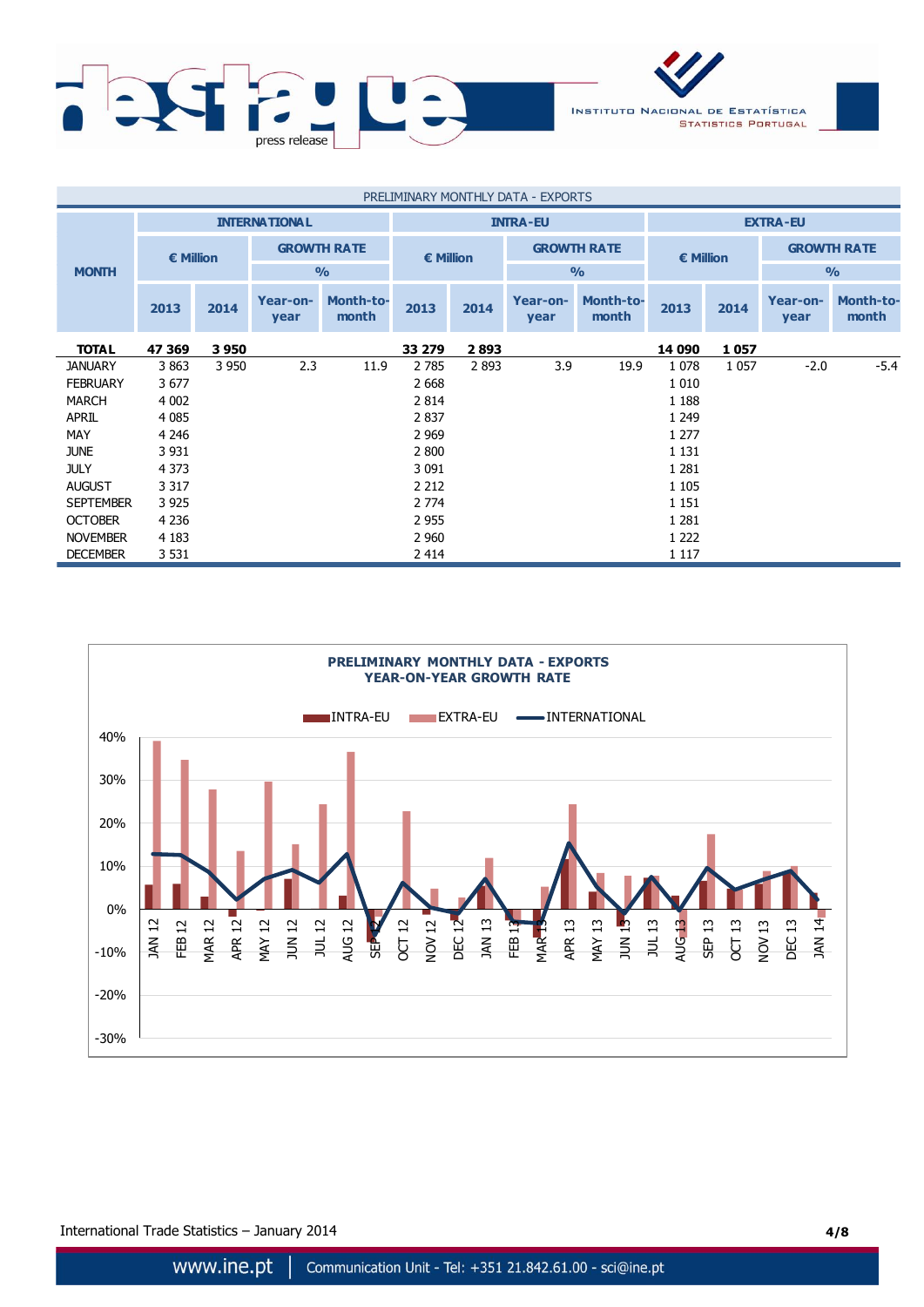

| PRELIMINARY MONTHLY DATA - IMPORTS |                      |         |                                     |                           |                  |         |                                     |                    |                    |      |                    |                    |
|------------------------------------|----------------------|---------|-------------------------------------|---------------------------|------------------|---------|-------------------------------------|--------------------|--------------------|------|--------------------|--------------------|
|                                    | <b>INTERNATIONAL</b> |         |                                     | <b>INTRA-EU</b>           |                  |         |                                     | <b>EXTRA-EU</b>    |                    |      |                    |                    |
|                                    | $\epsilon$ Million   |         | <b>GROWTH RATE</b><br>$\frac{0}{0}$ |                           | <b>€ Million</b> |         | <b>GROWTH RATE</b><br>$\frac{0}{0}$ |                    | $\epsilon$ Million |      | <b>GROWTH RATE</b> |                    |
| <b>MONTH</b>                       |                      |         |                                     |                           |                  |         |                                     |                    |                    |      | $\frac{9}{0}$      |                    |
|                                    | 2013                 | 2014    | Year-on-<br>year                    | <b>Month-to-</b><br>month | 2013             | 2014    | Year-on-<br>year                    | Month-to-<br>month | 2013               | 2014 | Year-on-<br>year   | Month-to-<br>month |
| <b>TOTAL</b>                       | 56 589               | 4876    |                                     |                           | 40 882           | 3455    |                                     |                    | 15 707             | 1420 |                    |                    |
| <b>JANUARY</b>                     | 4 4 6 3              | 4 8 7 6 | 9.3                                 | 10.3                      | 3 1 6 0          | 3 4 5 5 | 9.3                                 | $-1.4$             | 1 3 0 2            | 1420 | 9.1                | 55.0               |
| <b>FEBRUARY</b>                    | 4 4 2 2              |         |                                     |                           | 3 1 2 0          |         |                                     |                    | 1 301              |      |                    |                    |
| <b>MARCH</b>                       | 4 6 3 5              |         |                                     |                           | 3 2 8 7          |         |                                     |                    | 1 3 4 8            |      |                    |                    |
| <b>APRIL</b>                       | 4 8 3 3              |         |                                     |                           | 3 3 8 8          |         |                                     |                    | 1 4 4 5            |      |                    |                    |
| MAY                                | 4888                 |         |                                     |                           | 3 5 0 5          |         |                                     |                    | 1 3 8 3            |      |                    |                    |
| <b>JUNE</b>                        | 4 5 9 3              |         |                                     |                           | 3 3 7 4          |         |                                     |                    | 1 2 1 9            |      |                    |                    |
| <b>JULY</b>                        | 5 1 9 6              |         |                                     |                           | 3 7 4 7          |         |                                     |                    | 1 4 4 9            |      |                    |                    |
| <b>AUGUST</b>                      | 4 2 2 5              |         |                                     |                           | 2 8 7 0          |         |                                     |                    | 1 3 5 6            |      |                    |                    |
| <b>SEPTEMBER</b>                   | 4857                 |         |                                     |                           | 3 4 8 4          |         |                                     |                    | 1 3 7 3            |      |                    |                    |
| <b>OCTOBER</b>                     | 5 3 2 6              |         |                                     |                           | 3 8 24           |         |                                     |                    | 1 502              |      |                    |                    |
| <b>NOVEMBER</b>                    | 4 7 3 1              |         |                                     |                           | 3618             |         |                                     |                    | 1 1 1 3            |      |                    |                    |
| <b>DECEMBER</b>                    | 4 4 2 0              |         |                                     |                           | 3 504            |         |                                     |                    | 916                |      |                    |                    |



International Trade Statistics – January 2014 **5/8**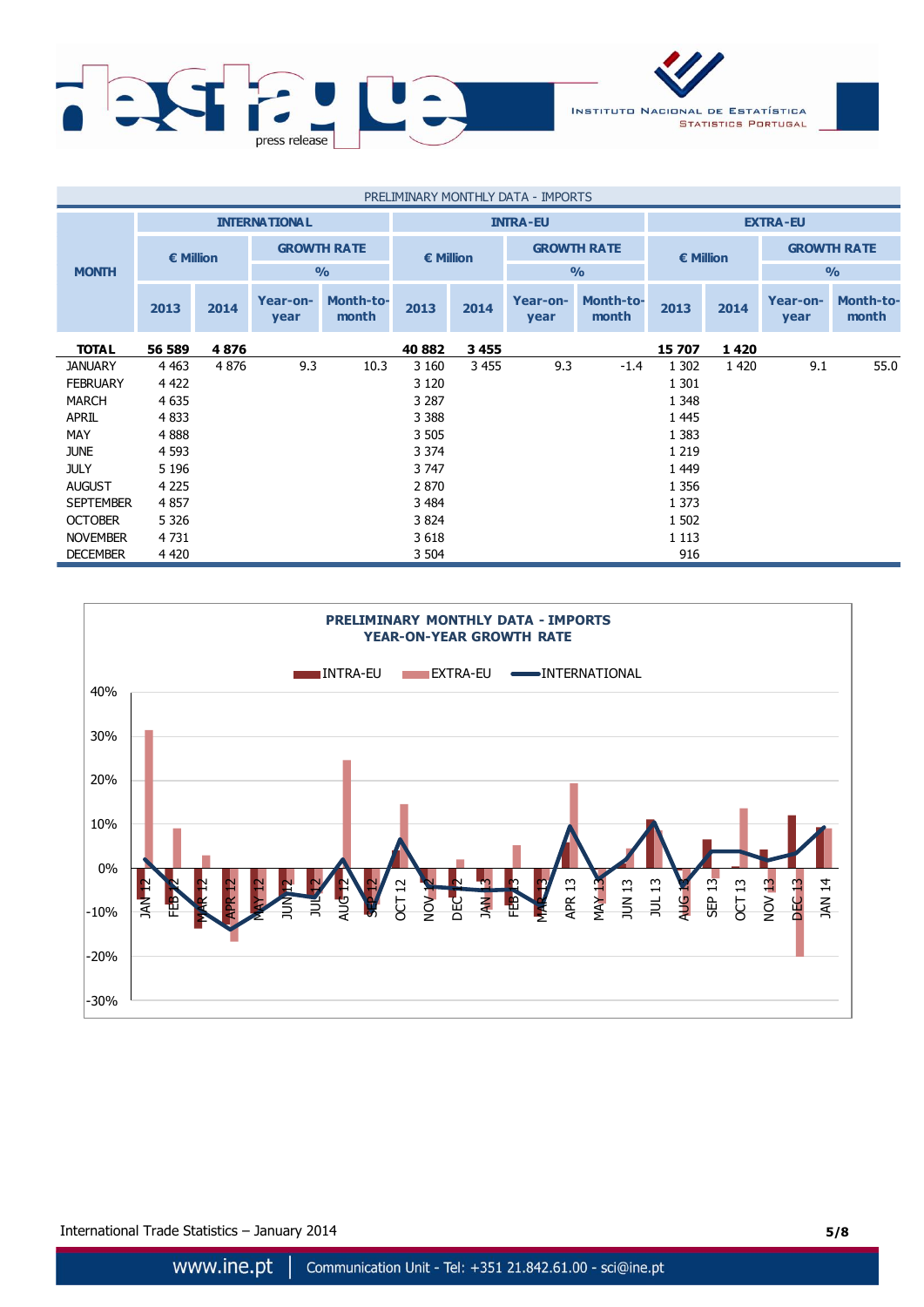



## **Broad Economic Categories**

In the **quarter ended in January 2014, in comparison with the quarter ended in January 2013**, the emphasis went to the increase in **exports** of Fuels and lubricants (+33.5%), namely processed products.

In the same period, as far as **imports** are concerned, the emphasis went to the increase in Transport equipment, parts and accessories (+23.7%).

| PRELIMINARY GLOBAL DATA                               |                      |                                      |                              |                |                                      |                              |  |  |
|-------------------------------------------------------|----------------------|--------------------------------------|------------------------------|----------------|--------------------------------------|------------------------------|--|--|
|                                                       | <b>INTERNATIONAL</b> |                                      |                              |                |                                      |                              |  |  |
|                                                       |                      | <b>EXPORTS</b>                       |                              | <b>IMPORTS</b> |                                      |                              |  |  |
| <b>BROAD ECONOMIC CATEGORIES</b>                      |                      | € Million                            | <b>GROWTH</b><br><b>RATE</b> | € Million      |                                      | <b>GROWTH</b><br><b>RATE</b> |  |  |
|                                                       | <b>NOV 12</b>        | <b>NOV 13</b><br>to JAN 13 to JAN 14 | $\frac{9}{6}$                | <b>NOV 12</b>  | <b>NOV 13</b><br>to JAN 13 to JAN 14 | $\frac{0}{0}$                |  |  |
|                                                       |                      |                                      |                              |                |                                      |                              |  |  |
| <b>FOOD AND BEVERAGES</b>                             | 1 2 3 0              | 1 2 7 6                              | 3.7                          | 1832           | 1861                                 | 1.6                          |  |  |
| <b>PRIMARY</b>                                        | 325                  | 361                                  | 10.9                         | 774            | 771                                  | $-0.4$                       |  |  |
| <b>PROCESSED</b>                                      | 905                  | 915                                  | 1.1                          | 1 0 5 8        | 1 0 9 1                              | 3.1                          |  |  |
| INDUSTRIAL SUPPLIES NOT ELSEWHERE SPECIFIED           | 3 7 4 0              | 3855                                 | 3.1                          | 3849           | 3 9 8 7                              | 3.6                          |  |  |
| PRIMARY                                               | 335                  | 341                                  | 2.1                          | 455            | 462                                  | 1.5                          |  |  |
| <b>PROCESSED</b>                                      | 3 4 0 6              | 3 5 1 3                              | 3.2                          | 3 3 9 4        | 3 5 2 6                              | 3.9                          |  |  |
| <b>FUELS AND LUBRICANTS</b>                           | 874                  | 1 1 6 8                              | 33.5                         | 2 5 4 1        | 2 4 3 1                              | $-4.3$                       |  |  |
| PRIMARY                                               | $\mathbf{0}$         | $\mathbf{1}$                         | 586.9                        | 1987           | 1867                                 | $-6.0$                       |  |  |
| <b>PROCESSED</b>                                      | 874                  | 1 1 6 7                              | 33.4                         | 554            | 563                                  | 1.7                          |  |  |
| CAPITAL GOODS, AND PARTS AND ACCESSORIES THEREOF (1)  | 1 4 3 6              | 1 477                                | 2.9                          | 1 9 4 7        | 2 0 9 6                              | 7.7                          |  |  |
| CAPITAL GOODS (EXCEPT TRANSPORT EQUIPMENT)            | 871                  | 921                                  | 5.8                          | 1 2 1 6        | 1 3 1 7                              | 8.3                          |  |  |
| PARTS AND ACCESSORIES                                 | 565                  | 556                                  | $-1.6$                       | 731            | 779                                  | 6.5                          |  |  |
| TRANSPORT EQUIPMENT AND PARTS AND ACCESSORIES THEREOF | 1 6 3 4              | 1 5 7 4                              | $-3.7$                       | 1 2 9 9        | 1 607                                | 23.7                         |  |  |
| PASSENGER MOTOR CARS                                  | 399                  | 420                                  | 5.4                          | 363            | 522                                  | 43.6                         |  |  |
| <b>OTHER</b>                                          | 313                  | 234                                  | $-25.4$                      | 150            | 236                                  | 57.8                         |  |  |
| PARTS AND ACCESSORIES                                 | 922                  | 920                                  | $-0.3$                       | 787            | 849                                  | 8.0                          |  |  |
| CONSUMER GOODS NOT ELSEWHERE SPECIFIED                | 2 0 9 8              | 2 3 0 7                              | 9.9                          | 1913           | 2 0 3 9                              | 6.6                          |  |  |
| <b>DURABLE</b>                                        | 280                  | 302                                  | 7.8                          | 308            | 319                                  | 3.8                          |  |  |
| <b>SEMI-DURABLE</b>                                   | 1 1 5 4              | 1 2 9 2                              | 12.0                         | 697            | 791                                  | 13.5                         |  |  |
| <b>NON-DURABLE</b>                                    | 664                  | 713                                  | 7.3                          | 908            | 929                                  | 2.2                          |  |  |
| <b>GOODS NOT ELSEWHERE SPECIFIED</b>                  | $\overline{7}$       | 9                                    | 20.6                         | $\overline{2}$ | 5                                    | 114.9                        |  |  |
| (1) - EXCEPT TRANSPORT EQUIPMENT                      |                      |                                      |                              |                |                                      |                              |  |  |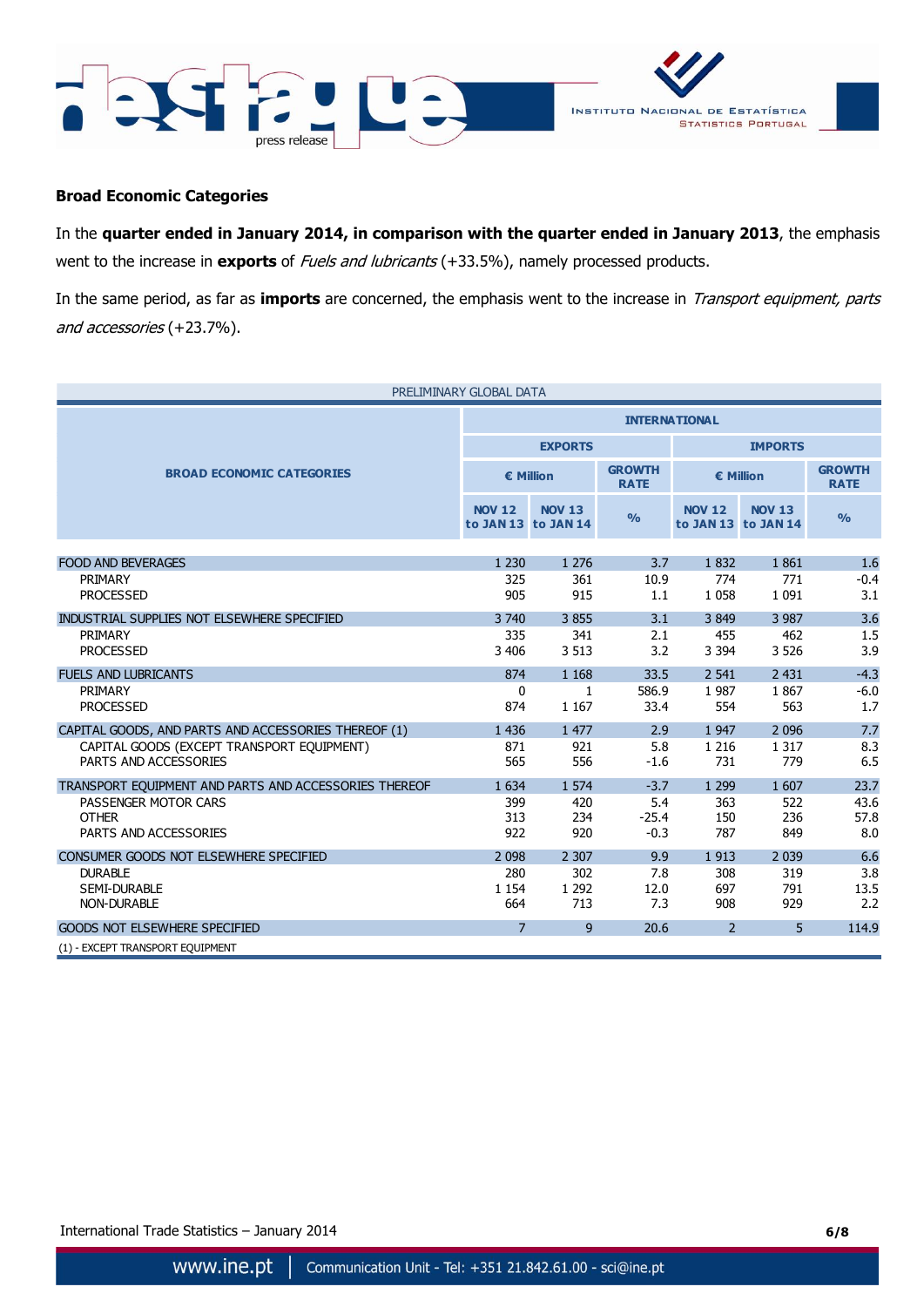



#### **ABBREVIATIONS**

- EU European Union
- CN Combined Nomenclature, 2012, 2013 and 2014 versions
- BEC Classification by Broad Economic Categories, third revision

#### **EXPLANATORY NOTES**

- **1.** For simplification purposes, the terms associated to International Trade Statistics are narrowed to "Imports" and "Exports", however stating which market is being referred to (Intra-EU, Extra-EU and International Trade which includes the former two).
- **2.** International Trade compiles the statistical information about the commercial trade of goods with the European Union and Third Countries. In terms of Intra-EU trade statistics it includes adjustments for non-responses as well as for enterprises with transactions below the defined exemption thresholds, which exempts from providing statistical data a significant number of enterprises.
- **3.** In this "Press Release" the following statistical data are used:
	- 2012 European Union January to December provisional results (includes the new EU member state Croatia);
	- Third Countries January to December provisional results.
	- 2013 European Union January to December preliminary results (includes the new EU member state Croatia);
	- Third Countries January to December preliminary results.
	- 2014 European Union January monthly preliminary results
		- Third Countries January monthly preliminary results.
- **4.** Due to rounding off numbers, totals might not correspond to the sum of the indicated parcels.
- **5.** Month-to-month growth rate it compares the level of each variable between two consecutive months. Although being an indicator that allows an up to date follow-up of the evolution of each variable, the value of this variation rate is particularly influenced by seasonal fluctuations effects and from other specific effects in one or both compared months.
- **6.** Year-on-year growth rate it compares the level of each variable between the current period and the same period of the previous year. The evolution of this rate is less biased from seasonal fluctuations. However, it might be influenced by these types of effects when referred to a specific period of time. The year-on-year growth rate (October to December 2013) of the International Trade data in this press release incorporates a revision in imports and exports, as a result of corrections of data reported by the enterprises and the reception of additional information by Statistics Portugal.

| YEAR-ON-YEAR GROWTH RATE - OCTOBER TO DECEMBER 2013 |                                       |                                      |
|-----------------------------------------------------|---------------------------------------|--------------------------------------|
|                                                     | <b>PREVIOUS</b><br><b>PUBLICATION</b> | <b>CURRENT</b><br><b>PUBLICATION</b> |
| <b>EXPORTS</b>                                      | 6.4                                   | 6.6                                  |
| <b>IMPORTS</b>                                      | 3.3                                   | 3.1                                  |
|                                                     |                                       |                                      |